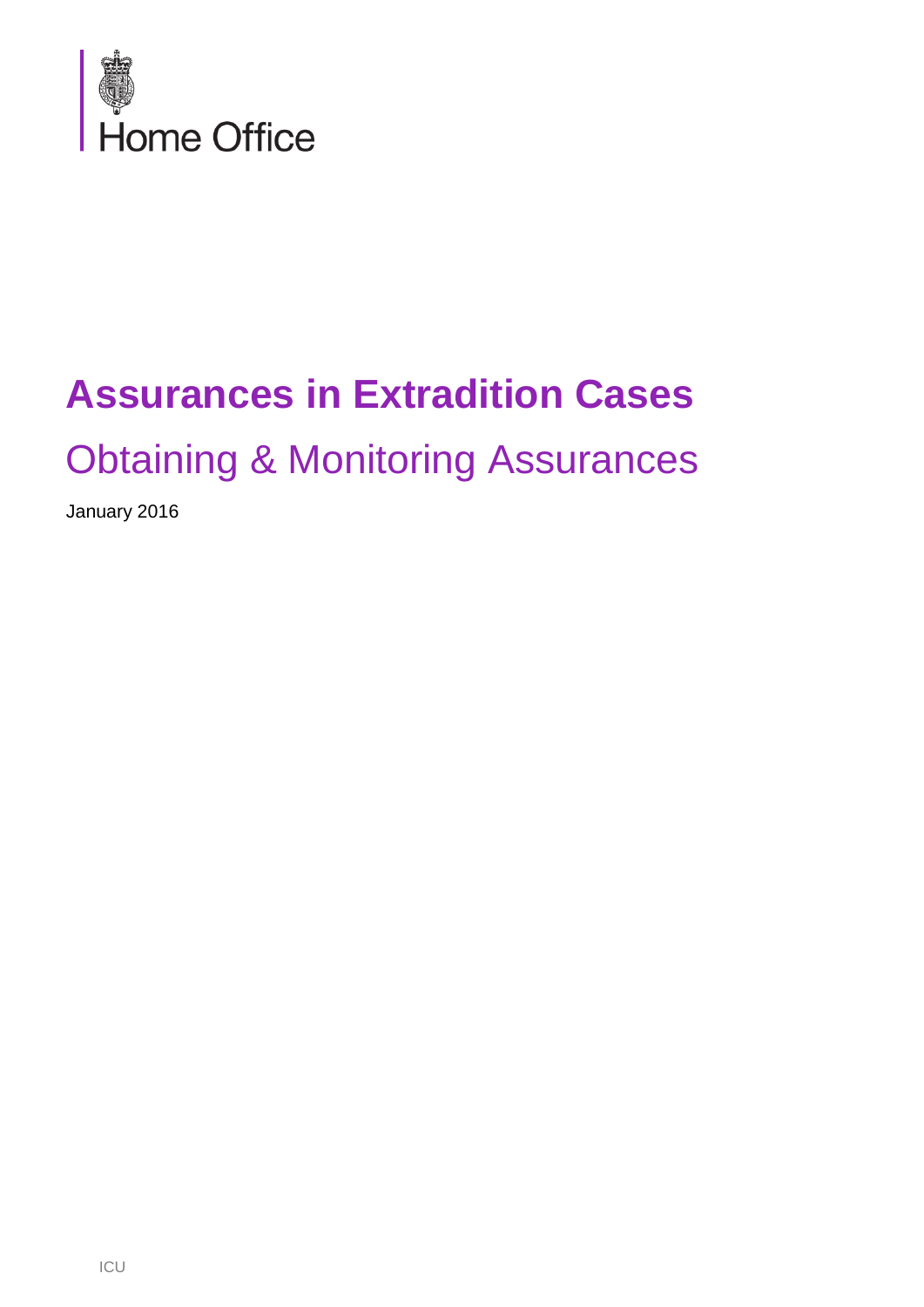## Scope of the Review

- 1. This review seeks to improve the Government's understanding about how assurances in extradition cases are monitored, and how breaches of those assurances can be identified or, better still, prevented. It also aims to examine what improvements could be made to current arrangements and processes. The Home Office engaged the Foreign and Commonwealth Office (FCO) to establish which Government and Non-Government agencies had been, or could be, involved in following up on assurances, and also establish whether there is more that the Government can do so that the Government can be confident that assurances are being upheld. This review does not address the extent to which the courts are right to order extradition on the basis of an assurance, as this is clearly a matter for the courts.
- 2. This review was able to draw from the evidence provided to the House of Lords' Select Committee Report on Extradition Law ('the Committee')<sup>1</sup>, and its final report. In building on this evidence, this review assessed the current and potential role of Government Departments, the courts, prosecutors and Non-Government Organisations (NGOs) to identify the ways in which the Government can ensure that assurances given in extradition cases are respected.
- 3. This review sets out:
	- who is involved in obtaining assurances, and how and in what circumstances these assurances are obtained; and,
	- the approaches of different Government Departments (including the role of consular posts), the courts, prosecutors and NGOs in following up on assurances.
- 4. This review draws a number of conclusions from the evidence and analysis and sets out recommended actions for both the Home Office and the FCO.
- 5. Other than the case of *Othman* and the role of NGOs, this review does not closely examine the issue of Deportation with Assurances (DWA) given that the two are very different processes. Whilst NGOs do have a role in some DWA cases, as expanded upon in paras 33-36, this system is not directly transferrable to the extradition process. Firstly, the numbers are significantly fewer than in extradition cases (only 12 cases have been successfully removed in the ten years that the DWA process has been operating). Secondly, under the DWA scheme there is a clear public interest to deport given their terrorism-related activity, whereas extradition may be utilised for a far wider range of extradition offences. Finally, the DWA process is not reliant on NGO involvement activity to be successful. In countries where there is no NGO presence, alternative arrangements are possible and independent monitoring by an NGO is not considered by the courts to be a prerequisite in DWA cases.

*<sup>1</sup> [Extradition: UK Law and Practice \(10 March 2015\)](http://www.publications.parliament.uk/pa/ld201415/ldselect/ldextradition/126/126.pdf)*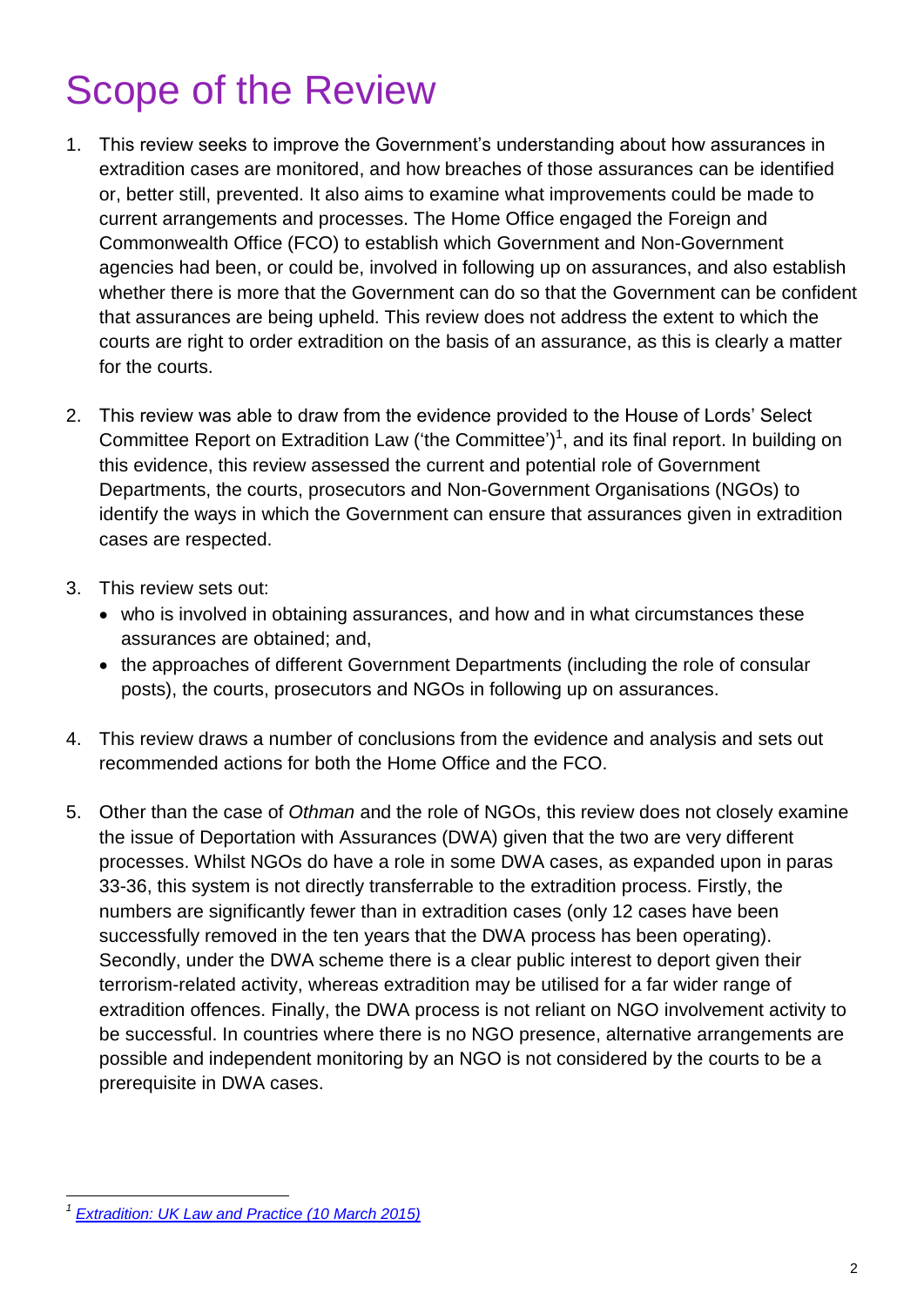## Summary of Findings

- 6. On the whole, current arrangements are working well and there was no evidence to suggest that assurances are being routinely breached by Requesting States. The respective agencies involved in the extradition process are sufficiently aware of the need to secure assurances in relevant cases and are taking sensible measures to plan ahead where certain assurances on specific areas are likely to be a regular feature in extradition requests from individual countries (e.g.. in relation to prison conditions).
- 7. However, the review also found that there was scope to improve on these arrangements, especially in the field of data sharing. Greater sharing of information on assurances, particularly where breaches or potential breaches have been identified, will increase the likelihood that future extradition requests to countries where such breaches have come to light will be placed under greater scrutiny by the courts, leading to increased protection for the rights of those subject to the extradition process. The following table sets out the principal findings from the review:

#### **Obtaining Assurances**

- Consideration of assurances is a matter for the court and they subject them to rigorous scrutiny
- Where appropriate the Government should be involved in obtaining assurances
- We have found no evidence to suggest that assurances are being breached on a regular basis

### **Monitoring Assurances: Role of the Courts**

- It is open to the courts to seek or require further details in the assurance as to how the country concerned might demonstrate it was adhering to specific commitments
- Where breaches, or potential breaches, of assurances come to light, which may result in changes to the original conditions attached to an assurance, this information should be shared between all of the relevant agencies that are involved in the extradition process
- When considering the adequacy of an assurance in any particular case, the courts should place appropriate weight on any assurance previously obtained in extradition requests from the same requesting country

#### **Monitoring Assurances: Role of Prosecutors**

- Given legal constraints around their role there can be no formal role for prosecutors in proactively monitoring assurances post- extradition
- Nevertheless, in the course of representing a Requesting State in extradition proceedings, prosecutors can advise on the requirement to demonstrate objective verification (as in Othman) and seek instructions on how that State intends to demonstrate this for the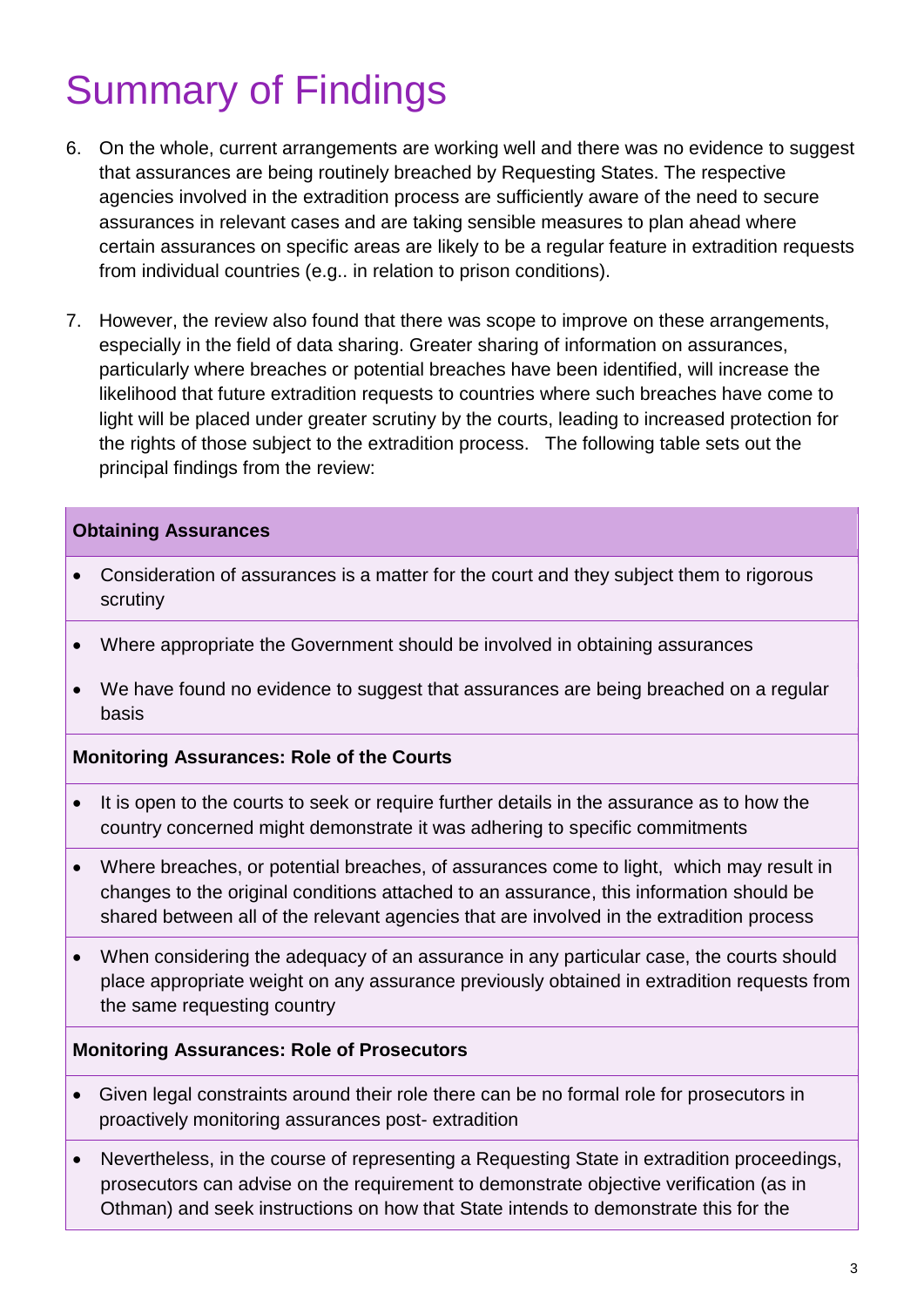purpose of the assurance

- In relation to OPCAT (the Optional Protocol to the UN Convention Against Torture), prosecutors may wish to suggest use of the National Preventative Mechanism (NPM) in cases where the court considers an assurance is necessary
- The practice of the CPS to seek 'leading judgments' is helpful in expediting high volumes of similar claims in respect of a particular issue upon which numerous assurances are being sought
- The CPS (also Crown Office and PPSNI where relevant) should routinely share with the Home Office all details of extraditions (Part 1 and Part 2) that have taken place on the basis of an assurance

### **Monitoring Assurances: Role of Government and Consular Channels**

- The Home Office should inform the FCO of British nationals extradited subject to assurances
- The FCO should feed back information of any breaches or potential breaches of assurances to the Home Office, and be willing to share specific information on human rights and the criminal justice systems in particular countries to assist the courts where an assurance is required
- In the case of foreign nationals extradited by the UK, the current arrangements could be improved. The Home Office should adopt a risk-based approach and make arrangements, subject to relevant legal obligations, to share, in a more systematic fashion, information on assurances with the country of the extradited person's nationality so that they may take steps to offer the relevant consular support
- Where breaches or potential breaches of assurances are identified, the courts should be informed of this by the Home Office, where it has been brought to its attention, so that any breach may be considered in the determination of the acceptance of future assurances from that country
- The Home Office should centrally collate details of assurances.

### **Monitoring Assurances: Role of the National Crime Agency**

• There is little scope for NCA ILOs to become more routinely involved in the sharing of information on assurances

### **Monitoring Assurances: Role of Non-Government Agencies (or Organisations)**

- The FCO's consular posts should take decisions about onward sharing of assurances with trusted NGO's, taking a risk-based approach to mitigate risk against breaches of assurances
- The FCO should explore whether NGOs could be included within a developed chain of information-sharing, in following up on and monitoring assurances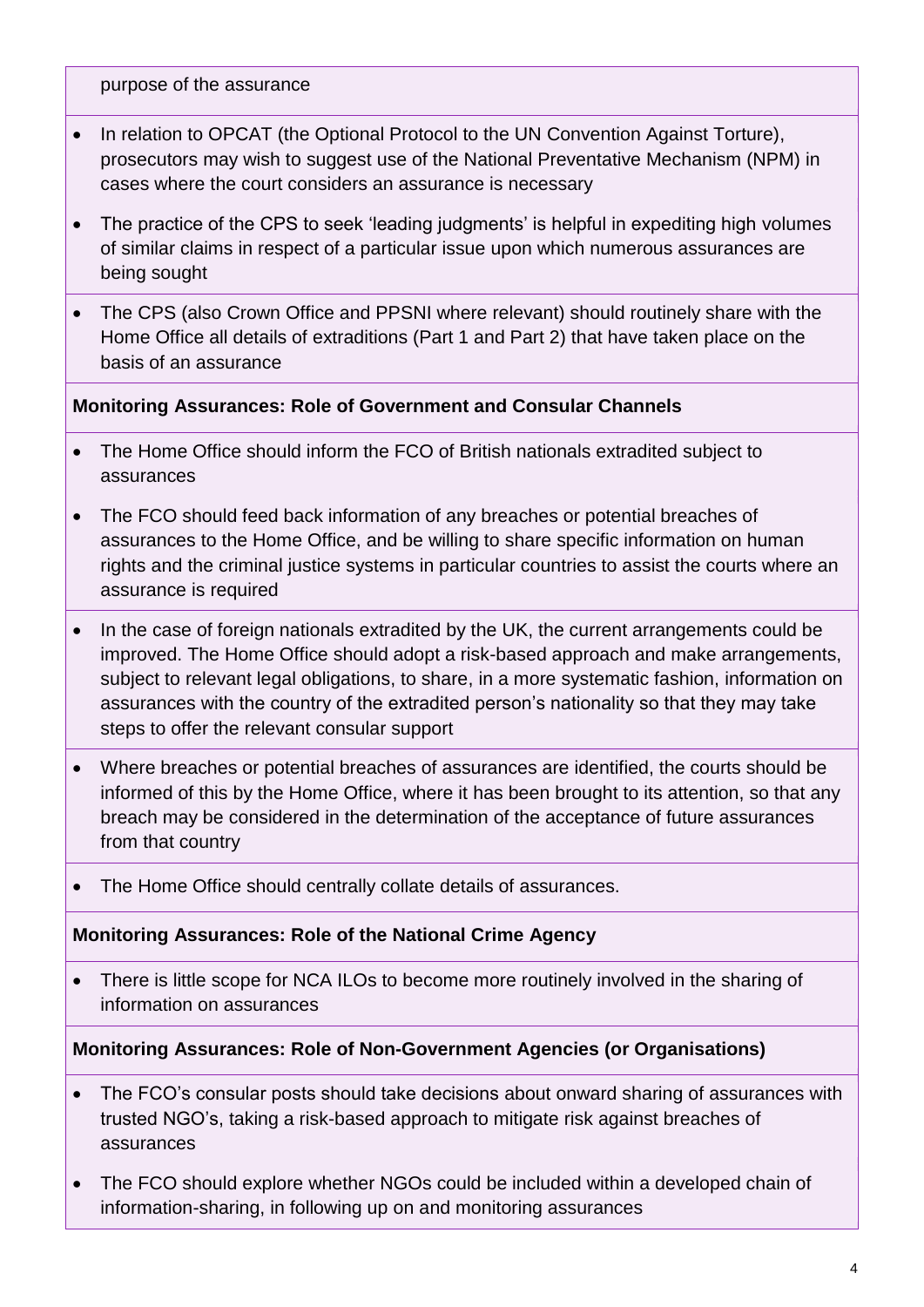## Obtaining Assurances

- 1. Although obtaining assurances in death penalty cases has a specific basis in legislation<sup>2</sup>, this review does not examine assurances regarding the death penalty as these are comparatively easy to monitor and there are currently no grounds for believing that they are not being honoured. Instead the focus of this review is other types of assurances relating to human rights concerns, which are largely around prison conditions, and include:
	- Type of prison;
	- Size of prison cells;
	- Mental health facilities in prison:
	- Overcrowding; and
	- Generally unsanitary conditions
- 2. In these cases, where there are substantial grounds to believe that a person's human rights are at risk of being breached were extradition to be ordered, the Requesting State may be invited to provide an assurance which, if judged to be adequate, may be accepted as sufficient mitigation such that extradition could be ordered. The responsibility is on the Requesting State, assisted by the Crown Prosecution Service (CPS), to provide such an assurance. If the court is not satisfied with the assurance it will discharge the Requested Person on the grounds that extradition would not be compatible with his or her human rights, in accordance with its obligations under the Extradition Act 2003 ('the 2003 Act').
- 3. The Government can be involved in obtaining assurances. In the extradition case of Babar Ahmad and Others<sup>3,4</sup>, the Home Office requested that the US Government give assurances in clear terms, not only that it would not seek the death penalty, but also that the applicants would not be prosecuted before a military commission, that they would not be designated as enemy combatants, and that they would be given the full panoply of rights and protections that would otherwise be provided to defendants facing similar charges before a US federal court. These specific assurances were duly provided by the US, and the European Court of Human Rights (ECtHR) and UK courts found that the assurances were sufficient to remove the risk of violation of the applicants' human rights, and that there was no reason to doubt that the assurances would be upheld $5$ .
- 4. In the deportation case of Othman<sup>6</sup>, the ECtHR offered guidance on the general criteria upon which assurances should be assessed, and upon which our courts now assess assurances in extradition cases. The *Othman* criteria are set out at **Annex A**. The

 $\overline{a}$ 2 *Section 94 of the Extradition Act 2003 prevents the Secretary of State from ordering extradition in cases where a person could be, will be, or has been sentenced to death unless an adequate, written assurance is received from the Requesting State*

<sup>3</sup> *Babar Ahmad and Others v The United Kingdom - [24027/07 \[2012\] ECHR 609 \(paragraphs 104-108\)](http://www.bailii.org/eu/cases/ECHR/2012/609.html)*

<sup>4</sup> *[Hamza & Ors v Secretary of State for the Home Department \[2012\] EWHC 2736 \(Admin\)](http://www.bailii.org/ew/cases/EWHC/Admin/2012/2736.html)*

*<sup>5</sup> Babar Ahmad & Ors v United Kingdom - [24027/07 \[2010\] ECHR 1067 \(6 July 2010\)](http://www.bailii.org/eu/cases/ECHR/2010/1067.html)*

<sup>6</sup> *[Othman \(Abu Qatada\) v The United Kingdom -](http://www.bailii.org/eu/cases/ECHR/2012/56.html) 8139/09 [2012] ECHR 56*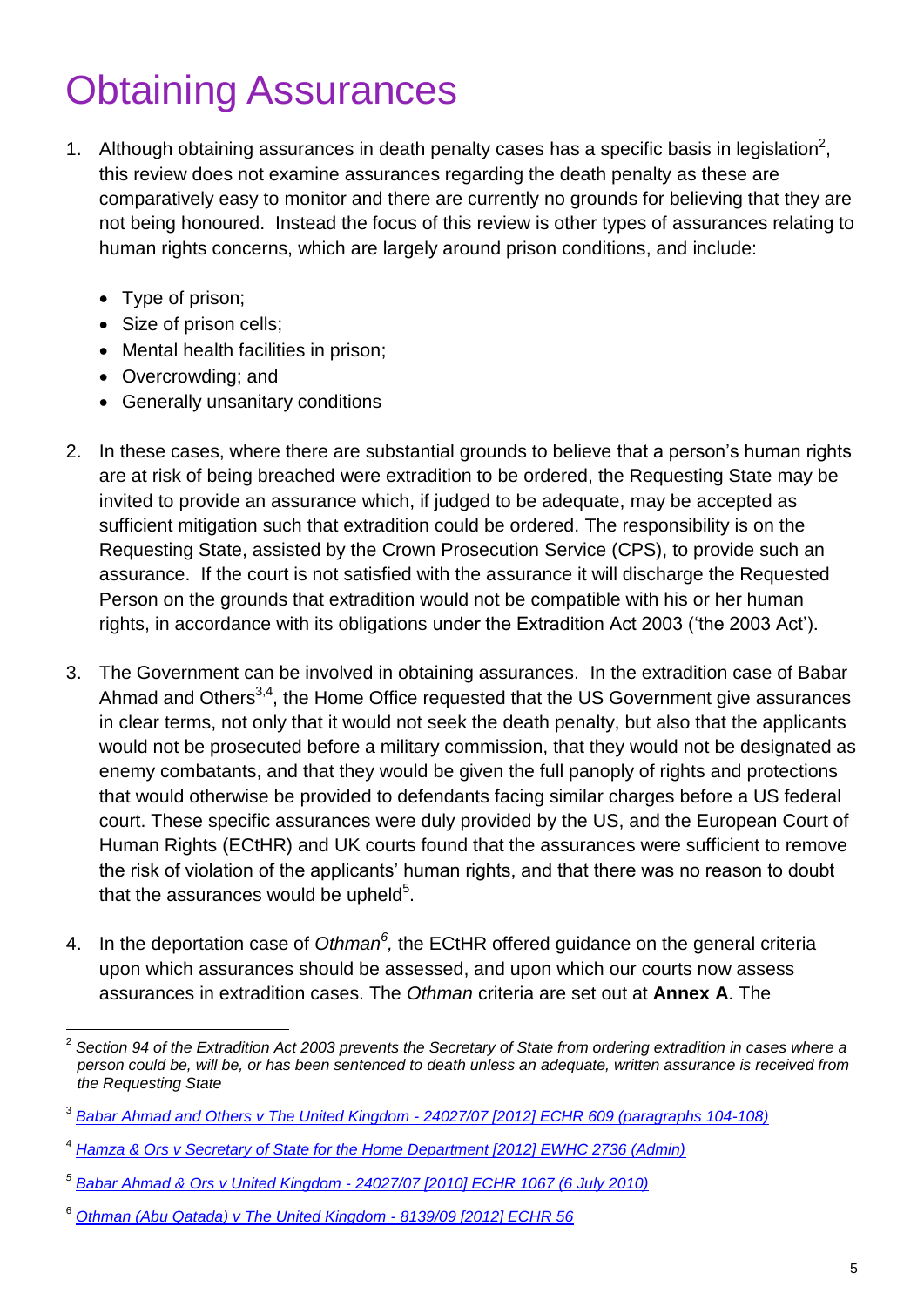Committee highlighted a number of examples in their report of this being applied and heard evidence from Mark Summers QC<sup>7</sup> that the *Othman* criteria were being taken seriously in extradition cases. For example, in one (unreported) case, where again the Government was involved in obtaining the assurance, a UK national was sought by way of a European Arrest Warrant ('EAW') issued by another Member State. The Magistrates' Court looked closely at the prison conditions that the defendant was likely to face once extradited and concluded that, if extradited, there was a real risk he would be subject to a violation of his human rights as a result of the conditions in which he would be kept, specifically with regard to overcrowding, lack of personal space and poor facilities. The burden then fell to the authorities in the Requesting State to satisfy the court that such a violation would not, in fact, occur. In this case, a specific letter of assurance from the country concerned provided the necessary assurances to the courts as to the standards of hygiene, access to medical care and personal prison space that the defendant would receive. In the opinion of the District Judge, the assurance was found to be adequate pursuant to the *Othman* criteria and he was therefore satisfied that the defendant's human rights would not be violated on extradition.

5. Whether to accept assurances is clearly a matter for the court. However, there may sometimes be complex and sensitive issues which require State to State discussions in obtaining such an assurance. These discussions must remain wary of the risk of damaging effective extradition and wider bilateral relations. A role for Government therefore remains where an intervention can assist in explaining domestic processes and laws.

### Mutual Trust

- 6. The UK's extradition arrangements are built upon a foundation of broad mutual trust of most other countries' judicial systems and, as the Committee acknowledged, there is a "presumption that a country with which the UK has extradition arrangements will not violate the human rights of a Requested Person". This approach is also based on the concept of comity with other nations. However, as the Committee also acknowledged, the extent of this presumption is rebuttable and will vary based on countries' human rights records and the international legal basis on which extradition is sought. Part 1 of the 2003 Act, which transposes the EAW Framework Decision $^8$ , puts mutual recognition at the centre of the principles by which the EAW operates in the UK.
- 7. In practice the courts take a similar starting point in terms of considering assurances in the context of the principles of mutual recognition. In the case referred to above in paragraph 4, for example, the District Judge found that *"my starting point in considering this challenge is to remind myself that [Member State], as a member of the Council of Europe is presumed to be willing and able to fulfil its obligations under the Convention and that threshold is a relatively high one. The evidence to rebut the presumption must be "clear, cogent and compelling" and have to be powerful".*

 $\overline{a}$ 7 *[Select Committee on Extradition Law -](http://data.parliament.uk/writtenevidence/committeeevidence.svc/evidencedocument/extradition-law-committee/extradition-law/oral/14820.html) Revised Transcript (22 October 2014)*

<sup>8</sup> *[Council Framework Decision of 13 June 2002 on the European arrest warrant and the surrender procedures](http://eur-lex.europa.eu/LexUriServ/LexUriServ.do?uri=CELEX:32002F0584:en:HTML)  [between Member States](http://eur-lex.europa.eu/LexUriServ/LexUriServ.do?uri=CELEX:32002F0584:en:HTML)* (2002/584/JHA)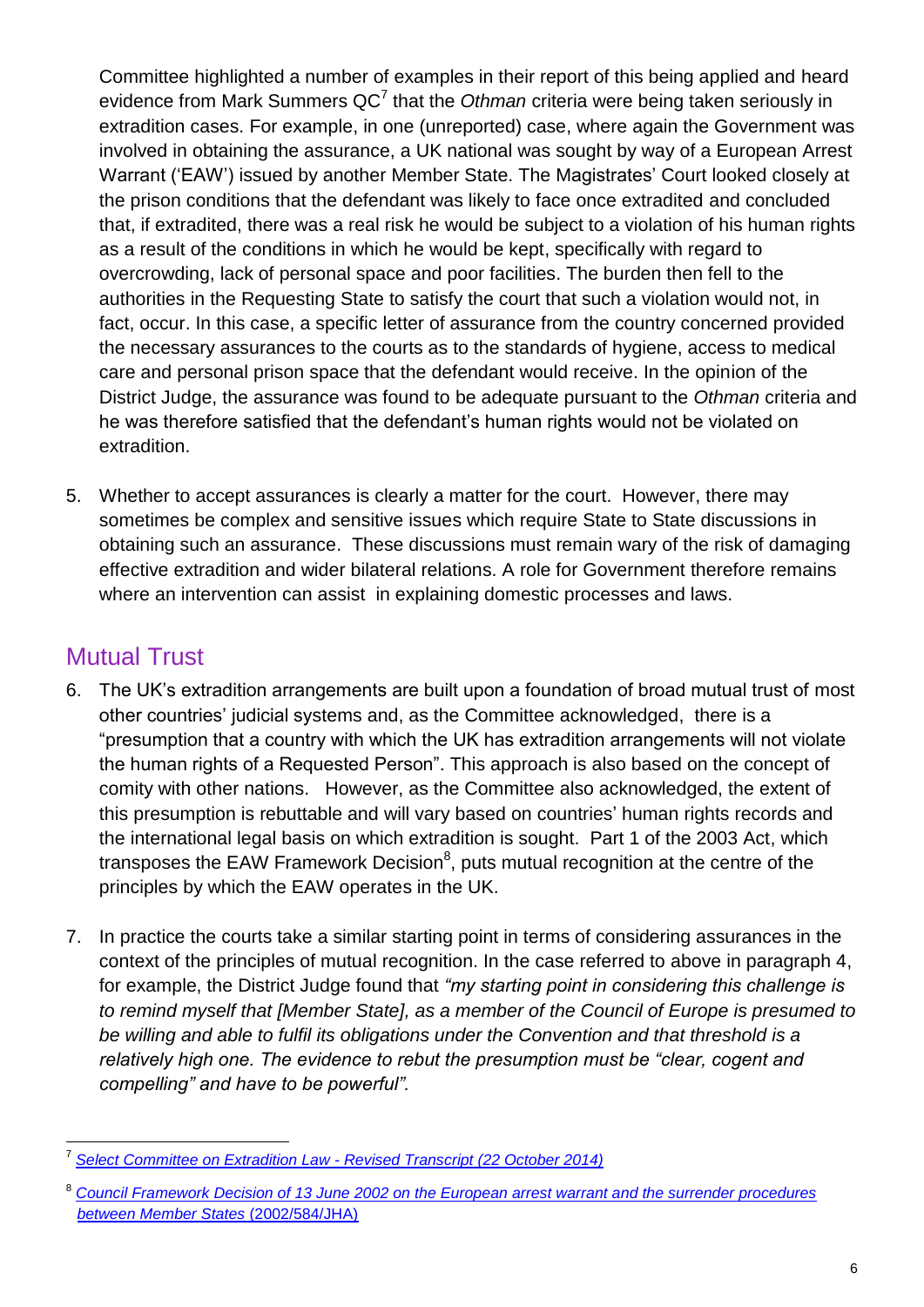- 8. In considering which countries may be relied upon to uphold assurances given in extradition cases, signatories to both the European Convention on Human Rights (ECHR) and the European Convention on Extradition (ECE) may also be presumed to offer reliable assurances which will be upheld. However, as mentioned above, this presumption may be challenged due to individual countries' or particular institutions' human rights records.
- 9. It is therefore clear that the reliance that can be placed on assurances, and the extent of any presumption regarding respect for human rights, will depend on a number of different factors (e.g. *Othman* criteria). However, in broad terms assurances can be initially categorised based on the particular international agreement underpinning the request for extradition (this is also reflected in how the Requesting States are designated under the 2003 Act):
	- European Arrest Warrants pursuant to the EAW Framework Decision, issued by EU Member States who are signatories to the ECHR;
	- Extradition requests under the ECE;
	- Countries with which the UK has long-standing and close ties; and
	- Others

The table at **Annex B** breaks down the number of incoming extradition requests to the UK into these categories over the last two years for which full figures are available, and these figures may give some indication of where assurances may be required.

- 10. The Committee stated that "there can be no confidence that assurances are not being breached". However, this review disagrees, and finds the evidence provided to the Committee suggests that in the majority of cases: there is a strong level of mutual trust; that there is a clear presumption that human rights concerns are respected by the Requesting State; and, that assurances will be respected without the need for monitoring.
- 11. Nevertheless there have been occasions when the effectiveness of this presumption has been questioned, and the Committee raise a particular example in the case of Wolkowicz<sup>9</sup>. Mr Wolkowicz was extradited following receipt of assurances from Poland that his medical needs would be met whilst in detention if extradited. He has subsequently commenced proceedings through the ECtHR against Poland in relation to his treatment, arguing that it did not respect the assurance given. It should be noted that, at the time of compiling this review, there is no final decision on this matter so it is unknown whether or not the assurance given has been breached.
- 12. Conversely, this review looked closely at the extradition case of Vernon &  $\text{Ors}^{\text{10}}$ . In this case Frazer Heesom was extradited to South Africa after an assurance was obtained by the CPS from the South African authorities. The assurance specified that Heesom would be held in a particular prison in Johannesburg. However, following extradition, Heesom requested that he serve his sentence at a different prison and provided an affidavit to that effect. The South African authorities considered this request and, in a move which can be considered a matter of good practice, sought the views of the Home Office who, after consulting the District

 *9 [Polish Judicial Authority v Wolkowicz \(Alias Del Ponti\) \[2013\] EWHC 102 \(Admin\)](http://www.bailii.org/cgi-bin/markup.cgi?doc=/ew/cases/EWHC/Admin/2013/102.html&query=Polish+and+Judicial+and+Authority+and+v+and+Mariusz+and+Wolkowicz+and+(alias+and+Del+and+Ponti)+and+(2013)+and+EWHC+and+102+and+(Admin)&method=boolean)* 

<sup>10</sup> *[Vernon & Ors v Republic of South Africa \[2014\] EWHC 4417 \(Admin\)](http://www.bailii.org/ew/cases/EWHC/Admin/2014/4417.html)*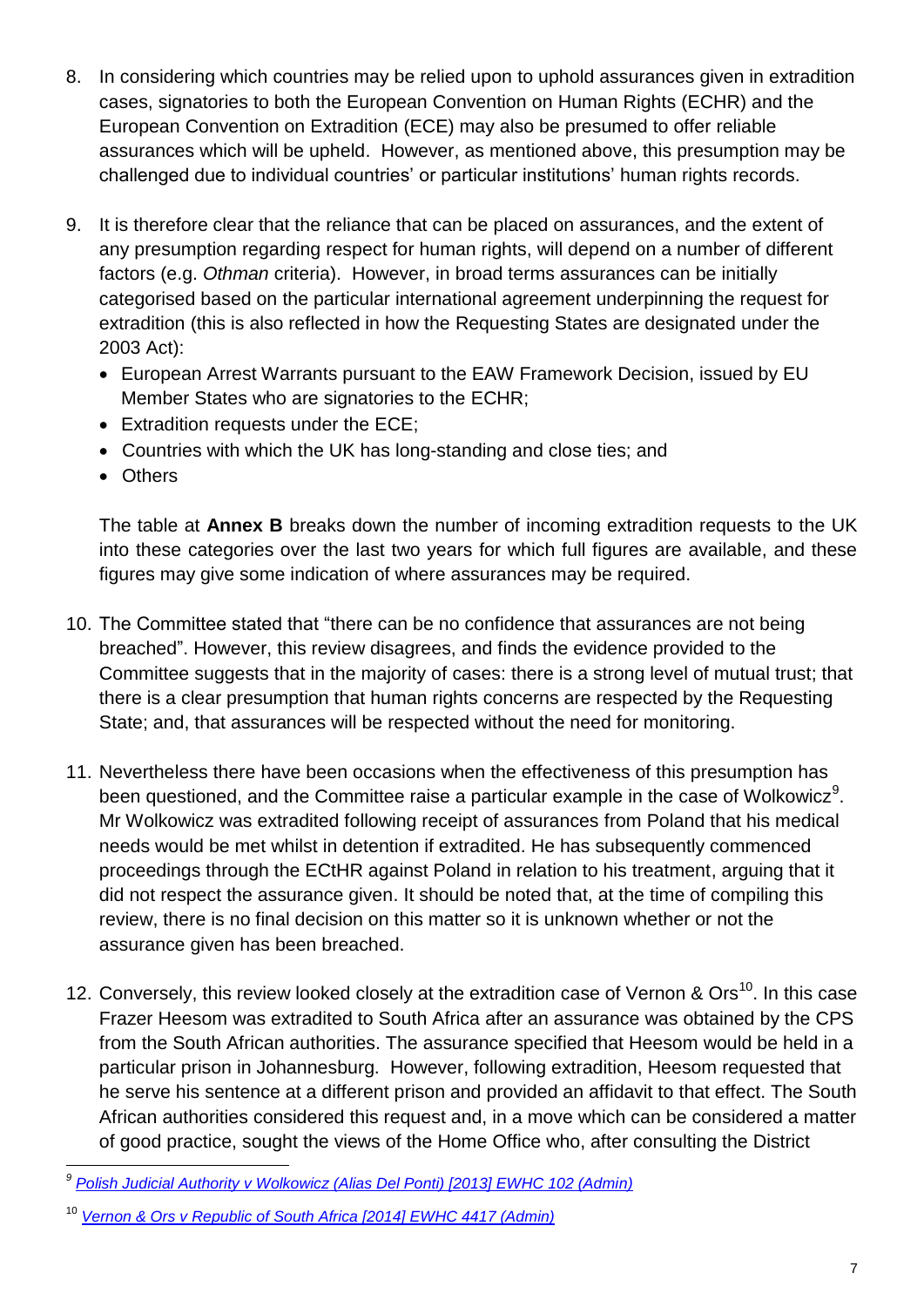Judge, advised they had no objection to the request being granted. The High Court and Heesom's solicitors were also notified.

- Consideration of assurances is a matter for the court and they subject them to rigorous scrutiny.
- Where appropriate the Government should be involved in obtaining assurances.
- We have found no evidence to suggest that assurances are being breached on a regular basis.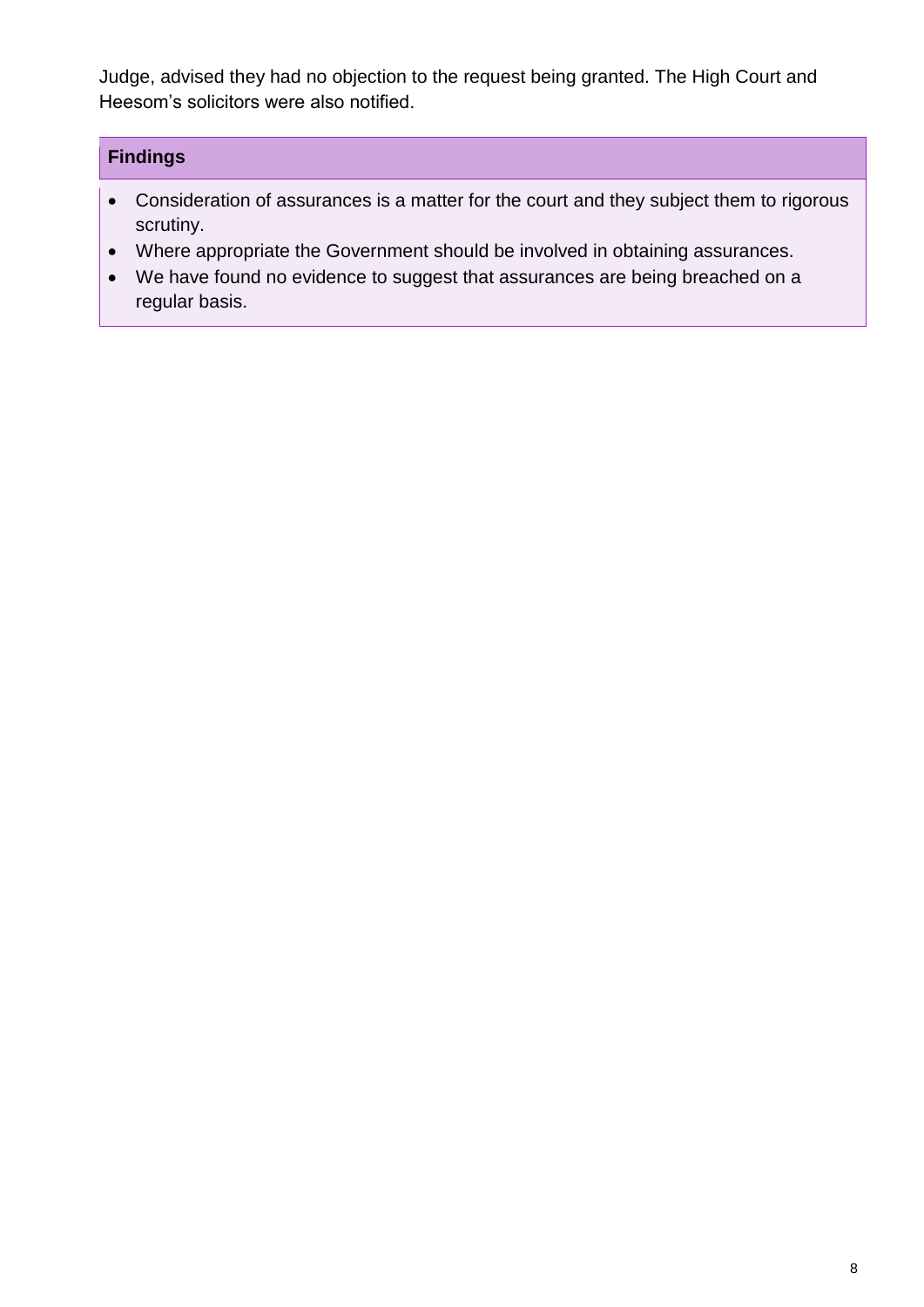## Monitoring Assurances **The Role of the Courts**

- 13. This review looked at the current role of the courts in considering the extent to which an assurance itself could and should specify how it would be implemented, post-extradition. Indeed, the role of the courts in specifying how assurances should be followed up was a key recommendation of the Committee who concluded that "*greater consideration be given to including in assurances details of how they will be monitored. The Government and CPS should be particularly astute to request such details when they are seeking assurances*". In her letter to the Committee of 13 January 2015, the Home Secretary noted Committee member Baroness Jay's proposal that the UK courts should be responsible for monitoring assurances and this review considers this point further.
- 14. As noted above the *Othman* criteria are regularly applied by the extradition courts when determining whether assurances are adequate. One of the criteria applied is objective verification, viz., whether compliance with the assurance can be objectively verified through diplomatic and/or other channels including providing unfettered access to the Requested Person's lawyer. Whilst those who gave evidence on assurances before the Committee were not unanimous in their views, there was evidence that the courts could ask for evidence of how assurances would be followed up, post-extradition (applying the eighth *Othman* criterion – see **Annex A**) and seek specific guarantees to that effect, should the courts deem it necessary.
- 15. It is entirely a matter for the courts as to whether the assurance itself is deemed sufficient, and in many cases there will be a presumption that the Requesting State will honour any guarantees or commitments given in the assurance. In their consideration of this issue, courts will consider whether, in line with the eighth of the *Othman* criteria, an assurance is capable of being objectively verified (see **Annex A**). However, where the defence challenges this presumption it is for the courts to determine whether further assurances from the issuing country would prove effective in satisfying the relevant concerns. Equally, the courts are open to consider whether further details in the assurance itself as to how the country concerned might demonstrate it was adhering to specific commitments.
- 16. Where breaches or potential breaches of assurances are identified and brought to the attention of the Government, as in Vernon & Ors, this should be brought to the attention of the courts. Anand Doobay (leading extradition lawyer and Baker Review panel member) told the Committee of there being *"a vicious circle"* whereby extraditions were continuing to take place to countries where assurances were not being honoured. This review found no evidence to support this claim. Nonetheless, the risk of this could be mitigated by greater information sharing, but also courts being wary of relying too heavily on assurances obtained in previous extradition requests and should consider each case, and the Othman criteria, on a case-by-case basis.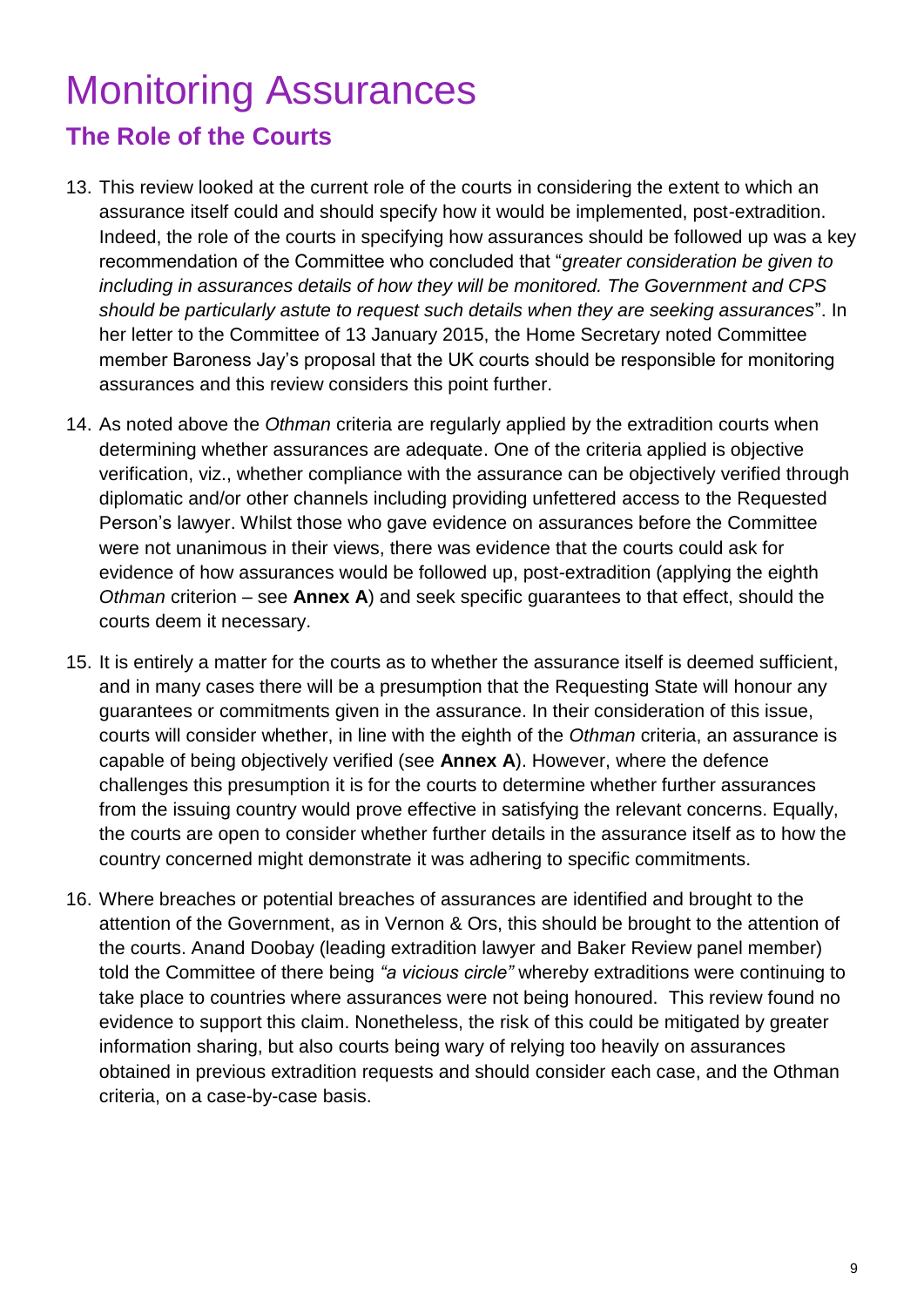- It is open to the courts to seek or require further details in the assurance as to how the country concerned might demonstrate it was adhering to specific commitments.
- Where breaches, or potential breaches, of assurances come to light, which may result in changes to the original conditions attached to an assurance, this information should be shared between all of the relevant agencies that are involved in the extradition process.
- When considering the adequacy of an assurance in any particular case, the courts should place appropriate weight on any assurance previously obtained in extradition requests from the same requesting country.

### **Role of Prosecutors**

- 17. This review notes the proactive work of the CPS in seeking 'leading judgments' in relation to extradition to EU Member States to provide courts with a generalised assurance on a particular area. These judgments draw conclusions from evidence on a particular human rights issue and set out expected standards of treatment for all those extradited to a particular Member State from the point at which the judgment is handed down. For example, following a number of case-specific assurances that were sought and subsequently provided by Romania in relation to prison conditions, as these had already proved to be sufficient in the eyes of the High Court, the CPS proactively sought a generalised assurance in this area. A leading judgment from the Divisional Court<sup>11</sup>, which ruled upon the sufficiency of the minimum conditions in the generalised assurance which applies to all Romanian cases going forward, is considered to be extremely helpful in expediting high volumes of similar claims in respect of a particular issue upon which numerous assurances were being sought.
- 18. The CPS have also been proactive in securing an assurance with Hungary concerning prison conditions, which guarantees a set amount of personal space for any person extradited to Hungary under an EAW. In addition to this, the CPS sought an additional measure through the insertion into the assurance of a paragraph relating to monitoring. This came about through an awareness of the Optional Protocol to the UN Convention Against Torture (OPCAT)<sup>12</sup> which countries like Hungary have signed, ratified and implemented. As part of the implementation process, signatory countries have to establish a National Preventative Mechanism (NPM). In Hungary's case, this is their General Ombudsman and it is this body that has been tasked with ensuring compliance with the assurance. The CPS has yet to have this version of the assurance tested in the Divisional Court but expect this to occur later in 2016. To date, 80 countries have ratified OPCAT so the potential exists to use the NPM as a means to ensure compliance with assurances in countries that have implemented the Treaty.

 $\overline{a}$ *<sup>11</sup> [Blaj & Ors v Court of Alesd, Romania & Ors \[2015\] EWHC 1710](http://www.bailii.org/ew/cases/EWHC/Admin/2015/1710.html)* 

<sup>12</sup> *[Optional Protocol to the UN Convention Against Torture \(OPCAT\)](http://tbinternet.ohchr.org/_layouts/TreatyBodyExternal/Treaty.aspx?Treaty=CAT-OP&Lang=en)*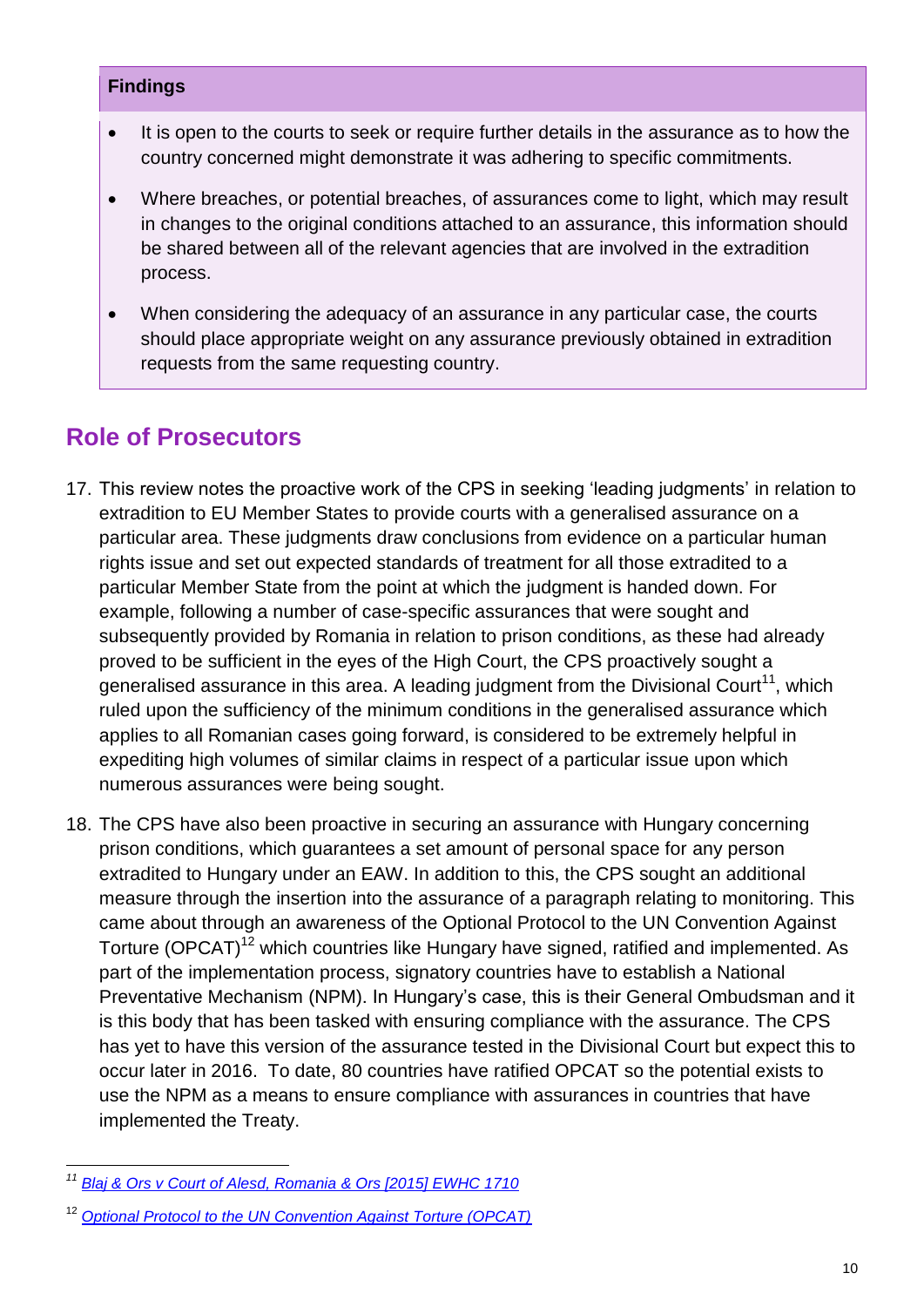- 19. This proactive incorporation of a monitoring 'clause' in general assurances, sought from countries where this is a possibility, is to be welcomed, whilst it is recognised that such an approach may not be possible in every instance due to the specifics of individual cases. Nevertheless, it may be possible for prosecutors to be more proactive in securing details from the Requesting State about how assurances are to be monitored and verified.
- 20. However, contrary to the views of the Committee this review does not see a greater or more formalised role for the prosecutor in proactively monitoring assurances are post-extradition, given they cannot go beyond the point at which the law allows (the functions of the CPS are limited by statute) and they are bound by the requirements of the court in obtaining the necessary assurances in acting for the issuing / Requesting State.
- 21. Given the implications for bilateral relations, the Home Office has not sought to routinely publish details of assurances that have been obtained through diplomatic or other channels, but for the purposes of this review it is worth noting that in the interests of transparency, letters of assurance provided by other countries are being shared by the CPS with the Crown Office and Procurator Fiscal's Office, and Public Prosecution Service for Northern Ireland (PPSNI) to enable them to test similar assurances in the Scottish courts and in Northern Ireland. It is recommended that prosecutors should also share details of all cases (Part 1 and Part 2) that require assurances with the Home Office, so that a central record can be made to facilitate future work in this area.

- Given legal constraints around their role there can be no formal role for prosecutors in proactively monitoring assurances post-extradition.
- Nevertheless, in the course of representing a Requesting State in extradition proceedings, prosecutors can advise on the requirement to demonstrate objective verification (as in Othman) and seek instructions on how that State intends to demonstrate this for the purpose of the assurance.
- In relation to OPCAT (the Optional Protocol to the UN Convention Against Torture), prosecutors may wish to suggest use of the National Preventative Mechanism (NPM) in cases where the court considers an assurance is necessary.
- The practice of the CPS to seek 'leading judgments' is helpful in expediting high volumes of similar claims in respect of a particular issue upon which numerous assurances are being sought.
- The CPS (also Crown Office and PPSNI where relevant) should routinely share with the Home Office all details of extraditions (Part 1 and Part 2) that have taken place on the basis of an assurance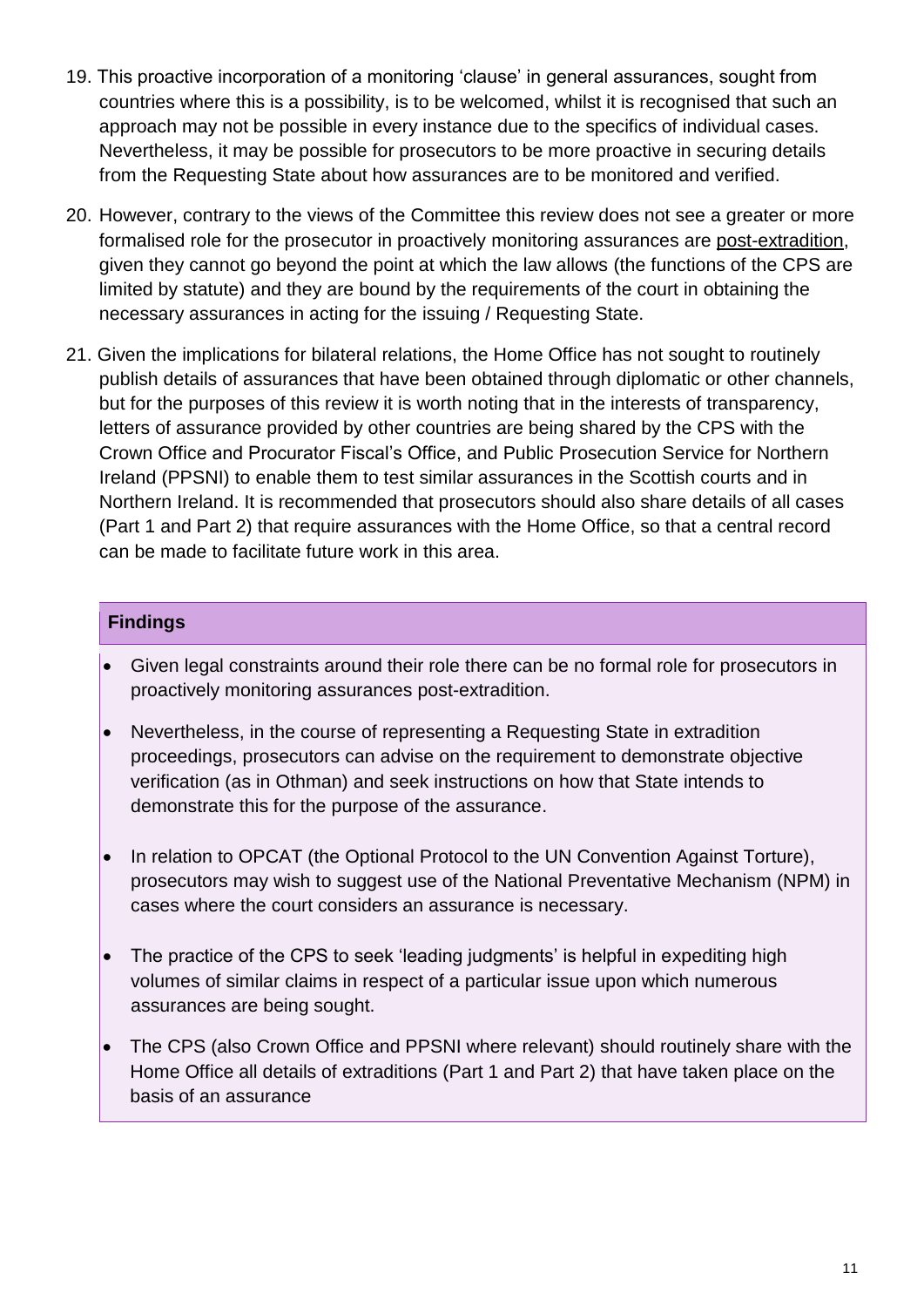## **Role of Government and Consular Channels**

- 22. The FCO told the Committee that they have a general consular commitment to safeguard the welfare of British nationals in prisons overseas; a protection to which all British prisoners abroad are afforded and which can take many forms. Much depends on the country concerned, and given that many assurances in extradition cases are in respect of prison conditions, where the FCO consider prison standards to be broadly comparable to, or exceed those in the UK, visits are not undertaken regularly (for example, in Western Europe, North America, and Australia). The evidence set out that, in places where prison conditions can be poor, or when prisoners are assessed by staff as vulnerable, consular officers do visit regularly and can take steps to improve a situation where there are concerns. This might include lobbying the authorities for improvements.
- 23. The FCO play a vital role in safeguarding the welfare of British nationals abroad. This review finds that, to help the FCO do more in proactively following up on the welfare of British nationals who have been extradited and with respect to the specific details of any assurance, a greater emphasis on sharing relevant data with consular staff should be implemented.
- 24. In the case of foreign nationals extradited from the UK to foreign jurisdictions, the FCO have had a limited role, given that their consular responsibilities are solely to British nationals. In practice, where the country to which the person is being extradited is not that person's nation state, the National Crime Agency (NCA) (in EAW/Part 1 cases) and the Home Office (in Part 2 cases) will inform the Requesting State of any third country interest (i.e. the country of nationality of the Requested Person) to enable them to make the necessary arrangements for receiving the person. No specific arrangements are made by the Home Office if an assurance has been provided in a specific case to enable any organisation to follow up on this. The current lack of process to share information is a shortcoming that should be resolved. However, any approach will need to involve a risk assessment of the potential harm if information about the individual extradited is passed to his nation state. For example, Mr X is a national of Country A. He is extradited from the UK to Country B. He may be at risk of mistreatment or death if details of the offending are passed back to Country A and he is later deported back there.
- 25. The Committee suggested that the routine publication of assurances would aid transparency. However, this review does not consider that the routine publication of assurances would enhance arrangements and considers such publication could damage bilateral relations in some cases and have the unintended consequence of potentially deterring other territories from making extradition requests, resulting in wanted criminals remaining free from being apprehended in the UK.
- 26. The role of the Home Office and FCO in following up on assurances is an area where potential improvements in the current arrangements have been identified. In particular, in the case of British nationals, this review finds that the Home Office should routinely inform the FCO of all cases where British nationals are being extradited on the basis of an assurance in order to enable consular staff to proactively monitor the situation.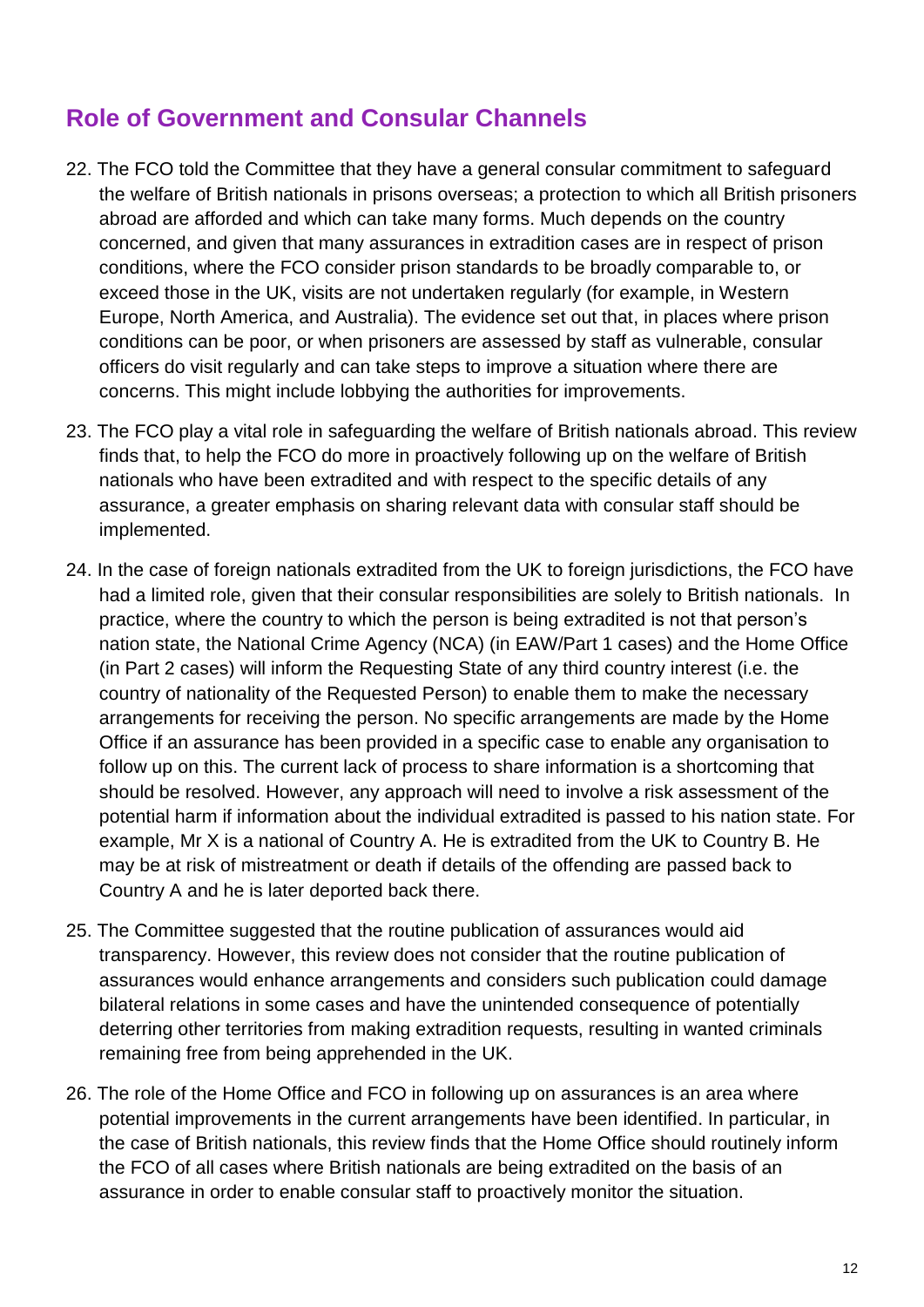- 27. This review recognises the necessary difference in the FCO's approach between following up on the treatment of British nationals extradited to other countries compared with foreign nationals. However, there is scope for closer co-operation in the case of nationals of third countries with which the UK has good relations (e.g. sharing information with Brazilian authorities where a Brazilian national is extradited from the UK to the USA on the basis of an assurance, so as to enable effective monitoring by Brazilian consular staff with a right of access to the individual). Where diplomatic relations are more complicated, it may be possible to use NGOs to monitor assurances (their role is expanded upon below). Whilst it is not the responsibility of the FCO to routinely monitor foreign nationals abroad, it is in the UK's wider interest to ensure assurances given in respect of anyone extradited by our courts are effective and can be relied upon.
- 28. This review finds that there is more that the Home Office and FCO should do to ensure that in the case of foreign nationals extradited from the UK, the relevant country is made aware of their own national's situation in respect of an assurance given to the UK court, subject to the need to conduct a risk assessment as outlined above. This would enable that country to offer consular support, in the same way that the UK would offer support for British nationals.
- 29. The FCO plays an important role by reporting regularly on the human rights situation and law enforcement and criminal justice systems in the countries where they have a presence. It is likely that greater information sharing between the FCO and prosecutors, who in turn can notify the courts, will help mitigate the risk against breaches of assurances in extradition cases. Where specific assurances are provided to the courts and where extradition is ordered on the basis of that assurance, better information sharing with consular officials with a developed understanding of the situation in the country concerned can ensure those extradited do not suffer harm and that the extradition system remains effective.
- 30. Similarly, the FCO can share information on the general human rights and criminal justice situation in a particular country and, where an assurance is breached in a particular case, this will mean that the courts are better informed when it comes to decide whether and in what form to accept assurances in future cases.

- The Home Office should inform the FCO of British nationals extradited subject to assurances.
- The FCO should feed back information of any breaches or potential breaches of assurances to the Home Office, and be willing to share specific information on human rights and criminal justice systems in particular countries to assist the courts where an assurance is required.
- In the case of foreign nationals extradited by the UK, the current arrangements could be improved. The Home Office should adopt a risk-based approach and make arrangements, subject to relevant legal obligations, to share, in a more systematic fashion, information on assurances with the country of the extradited person's nationality, so that they may take steps to offer the relevant consular support.
- Where breaches or potential breaches of assurances are identified, the courts should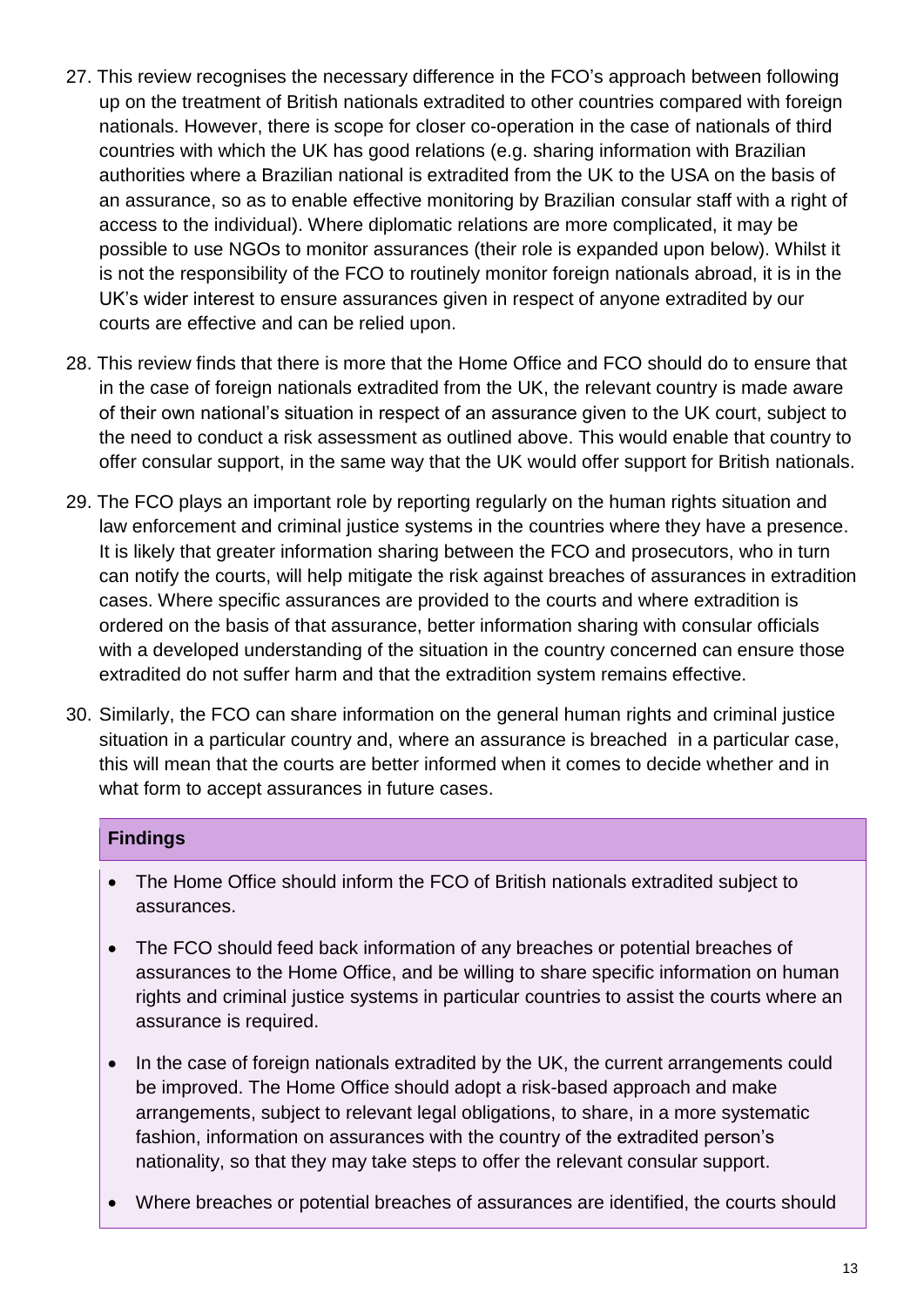be informed of this by the Home Office, where it has been brought to its attention, so that any breach may be considered in the determination of the acceptance of future assurances from that country.

The Home Office should centrally collate details of assurances.

## **Role of the National Crime Agency**

- 31. NCA International Liaison Officers (ILOs) are part of an overseas network responsible for leading, coordinating and supporting the NCA's investigations into cross-border serious organised crime. The Home Office has previously involved the NCA in following up on a particular extradition case where assurances had been given. The Home Office communicated with the NCA Liaison Officer who in turn raised specific queries as to the person's welfare, where a possible breach of the assurance was being explored.
- 32. This review notes the FCO's evidence to the Committee which suggested that the role of the NCA could be expanded within a more developed information-sharing process. Whilst the NCA's involvement in the case referred to above proved useful in establishing the position, this review concludes there is no scope for NCA ILOs to become more routinely involved in the sharing of information on assurances, given it could compromise their ability to work with host. It would run the risk of appearing to the host nation that the NCA, and hence the UK, was attempting to evaluate and comment on their internal domestic processes. The role of the NCA is primarily about law enforcement and they would not have any advantages over the FCO in terms of access. Nevertheless, we would expect the NCA to share any information concerning breaches of assurances with the FCO if it were to come into their possession.

### **Findings**

 There is little scope for NCA ILOs to become more routinely involved in the sharing of information on assurances

## **Role of Non-Government Agencies (or Organisations)**

- 33. In considering the role of NGOs in monitoring assurances, this review has considered how they are utilised in DWA cases. Prior to deportation, the Special Immigration Appeals Commission (SIAC) applies the following test<sup>13</sup> when considering whether assurances can remove a real risk of ill-treatment on return:
	- i. the terms of the assurance must be such that, if they are fulfilled, the person returned will not be subjected to treatment contrary to Articles 2 or 3;
	- ii. the assurances must be given in good faith;
	- iii. there must be a sound objective basis for believing that the assurances will be fulfilled; and

*<sup>13</sup> [BB v SSHD, 5 December 2006, para 5](http://www.siac.tribunals.gov.uk/Documents/SC_39_2005%20BB%20Open%20Judgement%20Nov%2006.pdf)*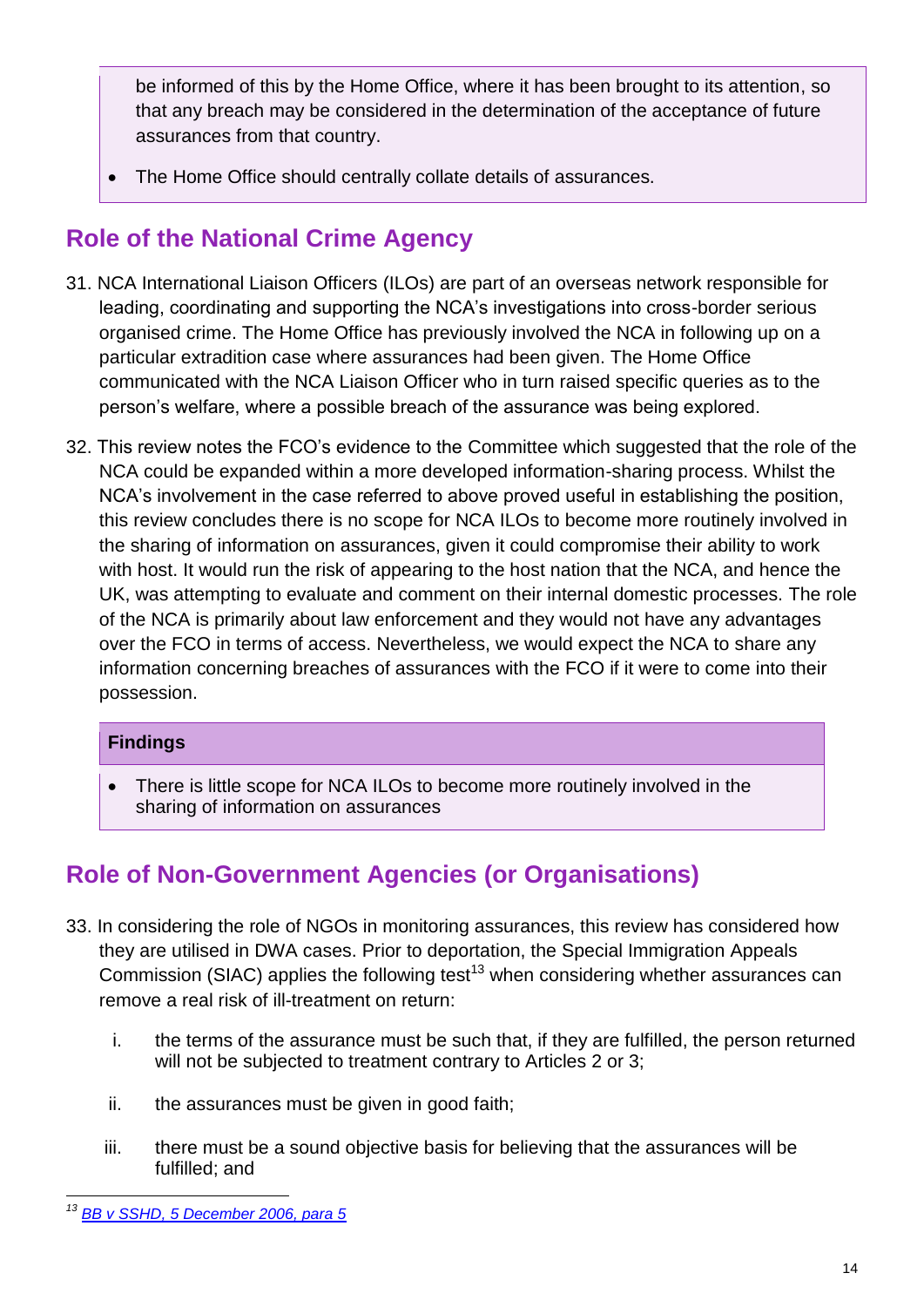- iv. fulfilment of the assurances must be capable of being verified.
- 34. The Government has entered into a number of bilateral arrangements in respect of DWA cases, through Memoranda of Understanding or an Exchange of Letters. In some countries, these arrangements also allow for the role of an NGO in verifying compliance with the assurance. The Government is able to fund NGO activity in this field and training is provided on how best to effectively follow up on assurances that have been provided under these arrangements.
- 35. On a more general note away from DWA procedures, this review consulted with NGOs to seek their views on the issue of assurances. One of these NGOs, Prisoners Abroad<sup>14</sup>, works closely with the FCO and the National Offender Management Service (NOMS), helping British nationals to receive financial and other support whilst in detention. They have had experience of being contacted by British prisoners overseas when assurances have not been met, and these concerns have subsequently been raised with the FCO.
- 36. Despite this potential for NGOs to be involved in the monitoring of assurances for British nationals who are extradited overseas (and third country nationals where that is a possibility), concerns about resourcing and right of access to prisoners would be obstacles to this in practice. Moreover, from discussions with them there exists a sense that NGOs do not wish to be undertaking what they see as the work of Government. Whilst some NGOs may be willing to undertake this work, this cannot be taken as a blanket consensus, as NGOs would need to amend their remit radically and seek additional funding to take on this role.
- 37. This review therefore finds no evidence to suggest that NGOs can currently play a significant role in following up on assurances in extradition cases. However, a greater role should be explored by the FCO to establish NGOs within a more developed chain of information-sharing, to improve transparency in following up on assurances.

- The FCO's consular posts should take decisions about onward sharing of assurances with trusted NGOs, taking a risk-based approach to mitigate risk against breaches of assurances.
- The FCO should explore whether NGOs could be included within a developed chain of information-sharing, in following up on and monitoring assurances.

 $\overline{a}$ *<sup>14</sup> [www.prisonersabroad.org.uk](http://www.prisonersabroad.org.uk/)*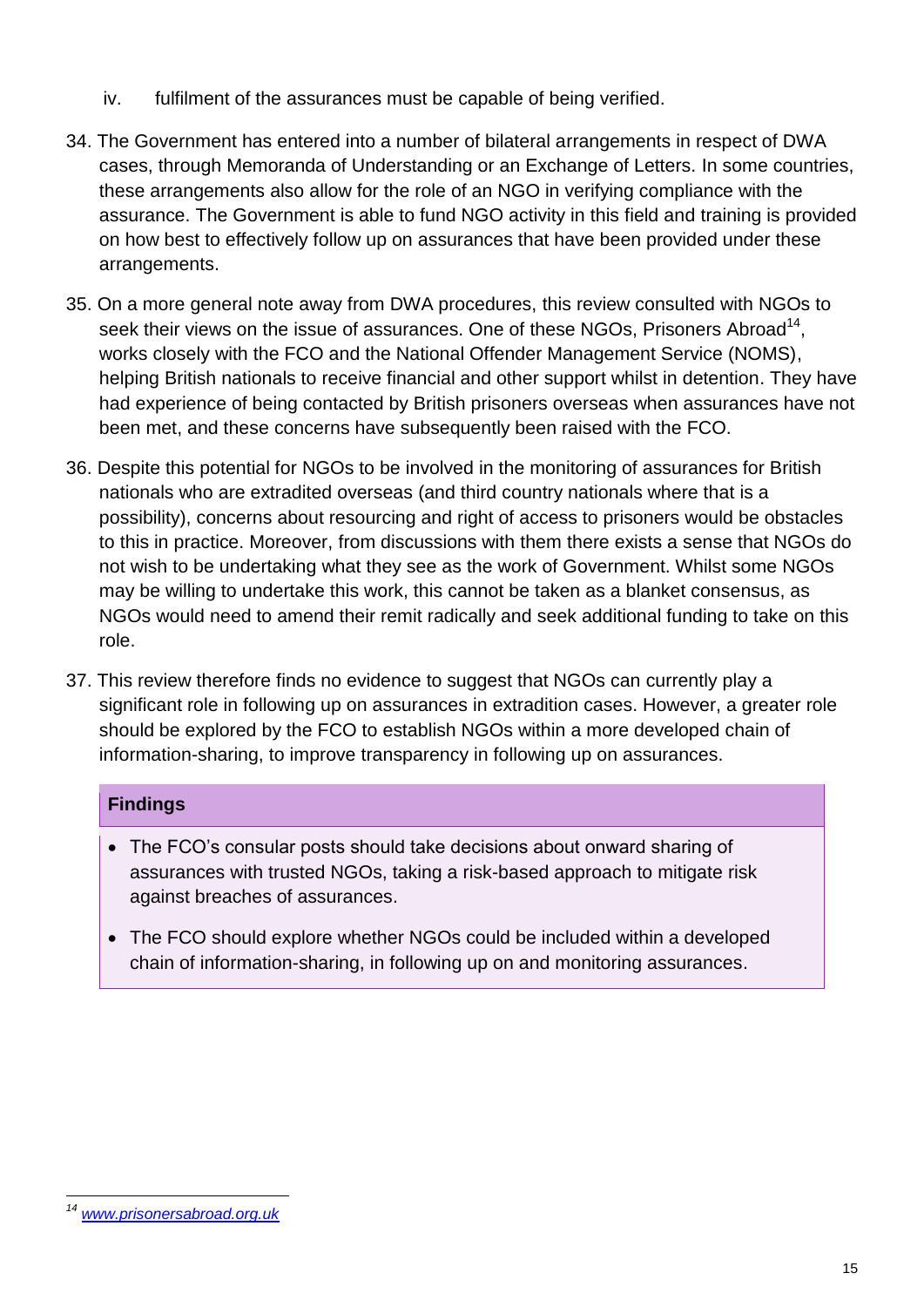## **ANNEX A - Othman Criteria**

In 2012, Omar Othman (otherwise known as Abu Qatada) challenged his deportation to Jordan, where he had been convicted in his absence on various terrorism charges, in the European Court of Human Rights. The court found there would be a violation of his Article 6 rights, given the real risk of the admission of evidence obtained by torture at his retrial in Jordan, reflecting the international consensus that the use of evidence obtained through torture made a fair trial impossible. Following the ECtHR's judgement, the Government was able to secure his removal with the use of assurances, obtained pursuant to a Mutual Legal Assistance Treaty, that such evidence would not be admitted.

The ECtHR gave guidance on factors relevant to assessing the quality of and weight to be given to assurances, noting it was said that only in rare cases would the general situation in a country mean no weight at all could be given to such assurances:

(1) whether the terms of the assurances have been disclosed to the court;

(2) whether the assurances are specific or are general and vague;

(3) who has given the assurances and whether that person can bind the receiving state;

(4) if the assurances have been issued by the central government of the receiving state, whether local authorities can be expected to abide by them;

(5) whether the assurances concern treatment which is legal or illegal in the receiving state;

(6) whether they have been given by a contracting state to the ECHR;

(7) the length and strength of bilateral relations between the sending and receiving states, including the receiving state's record in abiding by similar assurances;

(8) whether compliance with the assurances can be objectively verified through diplomatic or other monitoring schemes, including providing unfettered access to the applicant's lawyers;

(9) whether there is an effective system of protection against torture in the receiving state, including whether it is willing to co-operate with international monitoring mechanisms (including international human-rights NGOs), and whether it is willing to investigate allegations of torture and to punish those responsible;

(10) whether the applicant has previously been ill-treated by the receiving state; and

(11) whether the reliability of the assurances has been examined by the domestic courts of the rending state.

These criteria confirmed the approach taken by the House of Lords two years previously in the case of *MT (Algeria) v SSHD*. 15

<sup>15</sup> *MT(Algeria) v SSHD* (2010) 2 AC at 22